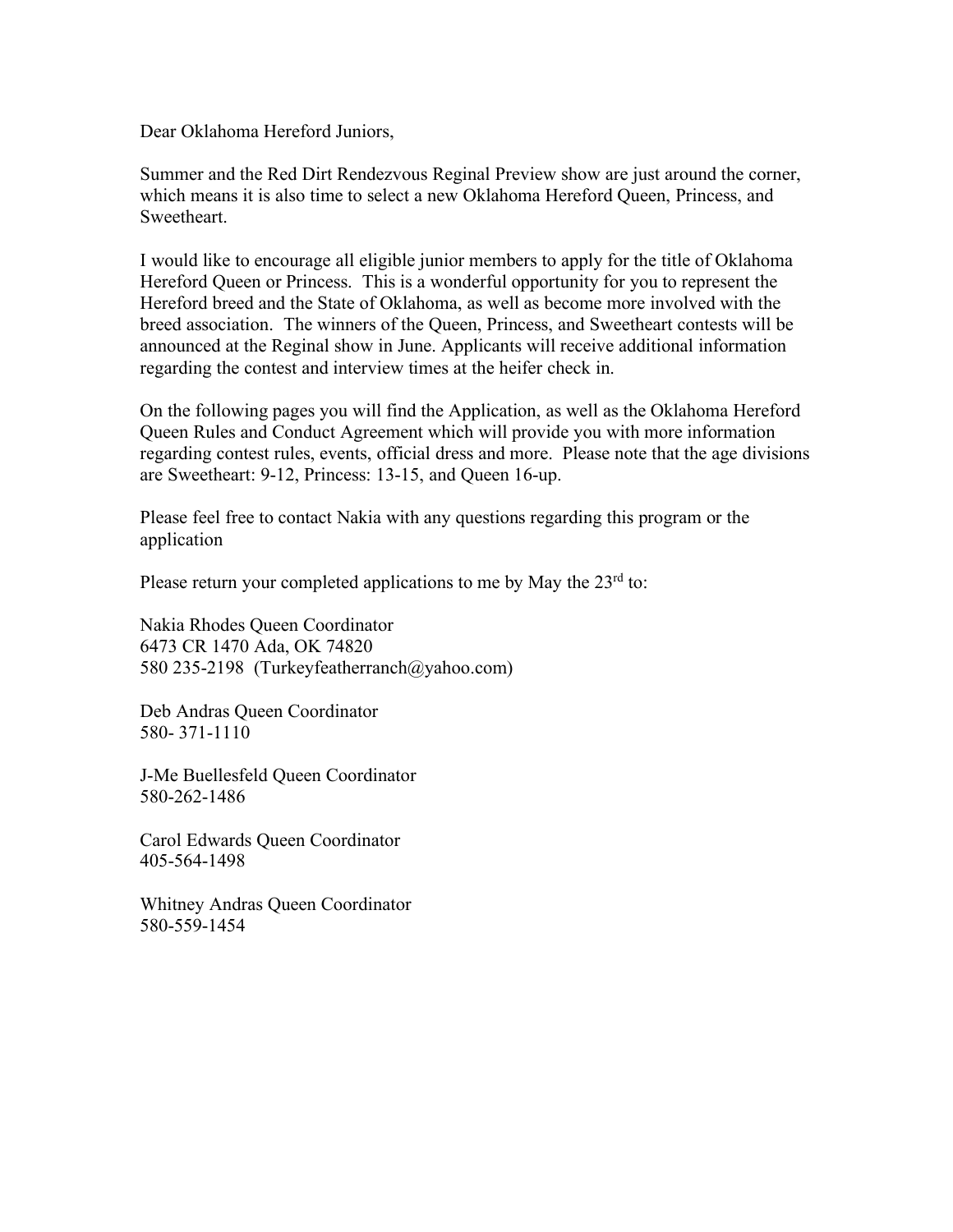## Application for the Oklahoma Hereford Queen/Princess/Sweetheart

| Indicate which title you will be applying for: Queen Princess Sweetheart                                                                                                                                                            |  |
|-------------------------------------------------------------------------------------------------------------------------------------------------------------------------------------------------------------------------------------|--|
| Applicant's Name:                                                                                                                                                                                                                   |  |
|                                                                                                                                                                                                                                     |  |
|                                                                                                                                                                                                                                     |  |
| Address: <u>Address</u> and the contract of the contract of the contract of the contract of the contract of the contract of the contract of the contract of the contract of the contract of the contract of the contract of the con |  |
| State: <u>Zip: Zip: Email:</u>                                                                                                                                                                                                      |  |
| Home Phone: Cell Phone: Cell Phone:                                                                                                                                                                                                 |  |
| Age: Date of Birth                                                                                                                                                                                                                  |  |
| High School Name: Cameran Contact Contact Contact Contact Contact Contact Contact Contact Contact Contact Contact Contact Contact Contact Contact Contact Contact Contact Contact Contact Contact Contact Contact Contact Cont      |  |
| College Name: Vears Completed:                                                                                                                                                                                                      |  |
| If selected for State Queen do you plan to run for National Queen?                                                                                                                                                                  |  |
| If selected for State Queen do you plan to attend the JNHE and represent                                                                                                                                                            |  |
| <b>ACTIVITIES AND ORGANIZATIONS</b><br>Please list any organizations or activities that you are involved with and<br>include years of involvement and any offices held (4-H, FFA, OJHA, etc.).                                      |  |
|                                                                                                                                                                                                                                     |  |
|                                                                                                                                                                                                                                     |  |
|                                                                                                                                                                                                                                     |  |

Please include an essay describing your involvement and affiliation with Hereford Cattle and why you want to be Queen, Princess, or Sweetheart.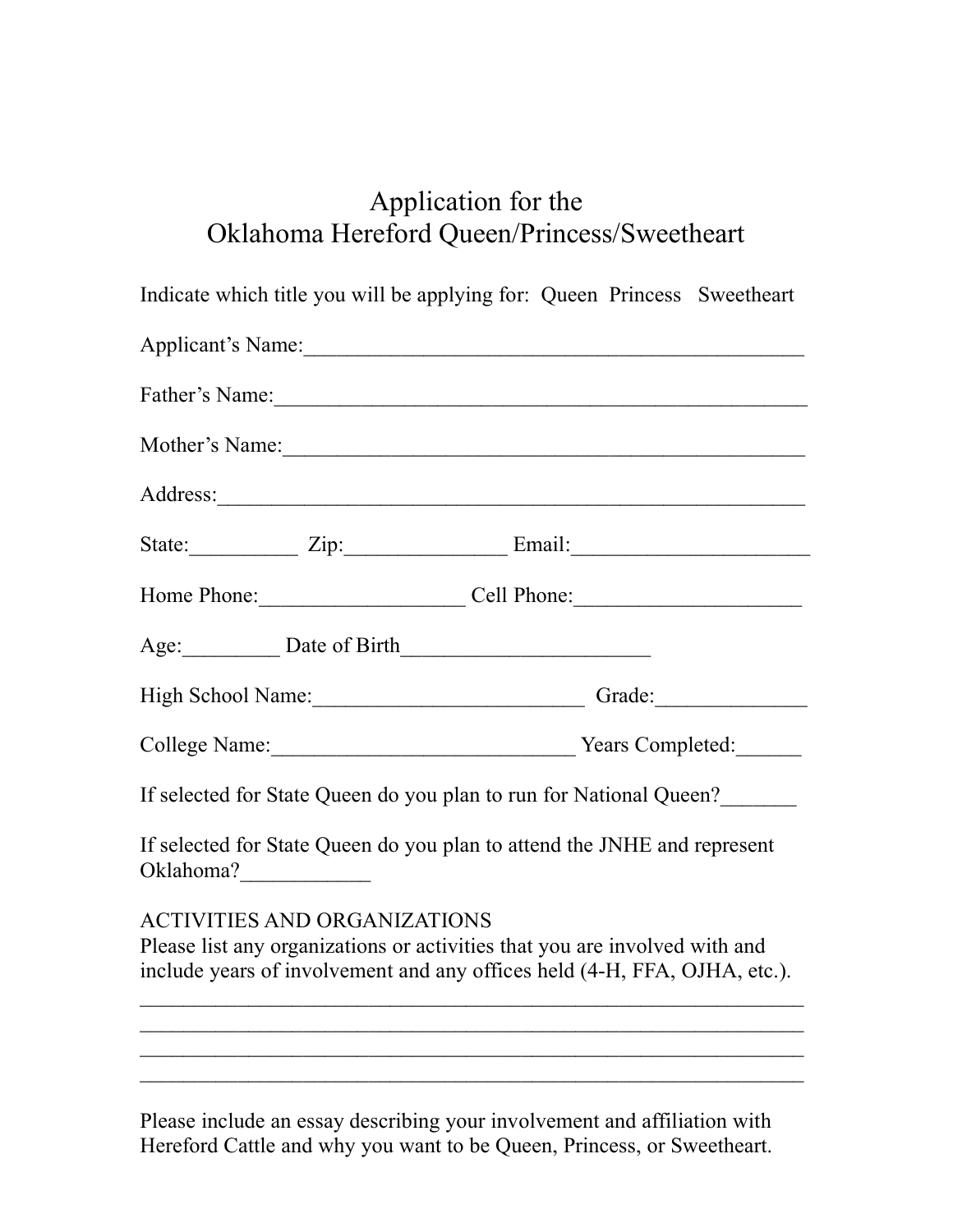OKLAHOMA HEREFORD QUEEN

Rules and Conduct Agreement

ALIFICATIONS

Contestant must be at least 16 years old and not have reached 21 years of age by January 1st of the year that she will be representing the Oklahoma Hereford Women as the Oklahoma Hereford Queen.

Must be single, never married, no children.

A candidate cannot be queen for another breed or state Hereford queen for another state simultaneously.

Must be a member of the Junior Hereford Association of Oklahoma.

## in<br>Li

(15), general knowledge of the breed and the beef industry (40), personality Judging will be based on general appearance (15), ability to communicate  $(15)$ , and poise  $(15)$ . The Oklahoma Hereford Queen will be judged and crowned at the Oklahoma Youth Expo and her reign will be span from March to March.

The Oklahoma Hereford Queen will attend, in an official capacity, all of the following events unless excused by the Oklahoma Queen Chairman or the President of the Hereford Women of Oklahoma.

- Oklahoma Youth Expo Junior Hereford Show  $\div$   $\sim$
- Oklahoma Junior Cattlemen's Preview Show Junior Hereford Show
	- Tulsa State Fair Junior Hereford Show
	- The State Sale / Annual Meeting and Banquet ကဲ <del>ပ</del>

Junior National Hereford Expo (the queen is not required to attend/compete in the National Queen Contest, but is encouraged to do so.) (The Oklahoma State Fair, the OHA Ranch Tour and Production other that the event listed above in an official capacity, she must notify the owner/manager of her intent to attend and the Queen sales are not required. If the Queen plans to attend any event Chairmen.)

State Queens may show at all of the shows held in the state.  $\dot{\circ}$ 

- Any deviation from the expected behavior of the Queen such as pregnancy, violation of the law, etc. will result in disqualification from the program. .<br>ندا
- The State Queen will not consume alcohol or use tobacco and drugs, or use obscene language while serving in an official capacity as queen. ίĆ,
- G. When attending functions in an official capacity, she will wear her official outfit.

**Official outfit:** 

- 1. Tiara (no hat) and official banner
- Pressed and tailored blouse or sweater that is not off the
- shoulders, sleeveless or displaying any cleavage.
- Skirt (must reach at least the mid-point on the uppers of your  $3005$ eń.
	- Cowboy boots  $\ddot{\bm{r}}$

Official outfit - when you are exhibiting cattle at the show:

- Pressed and tailored blouse or sweater that is not off the 1. Tiara (no hat) and official banner ر<br>م
	- shoulders, sleeveless or displaying any cleavage. Pressed stacks or jeans  $\vec{c}$ 
		- Cowboy boots  $\vec{r}$

Notes:

- The State Queen never wears white or cream; this is reserved for the National Queen.
- When attending a function other than a show in which you exhibitor or at the JNHE, please wear a skirt and accordance with the National Queen dress code. blouse in are an  $\ddot{\ddot{\ast}}$
- Hereford Expo, they must abide by the dress code set for the If the Oklahoma Hereford Queen attends the Junior National National Queen Program that was established by the Hereford Women. National 青葉

General Information

 $\equiv$ 

At the time of selection, \$200.00 is given to the queen for initial expenses. An expense allowance will be provided for the queen up to a total of \$300.00 for travel and housing expenses for participation in the National Hereford Queen contest, held at the American Royal. Receipts for allowable travel and  $\dot{\mathbf{z}}$ 

Hereford Women of Oklahoma - Queen Rules & Conduct Agreement - Revised 31 August 2009

5,